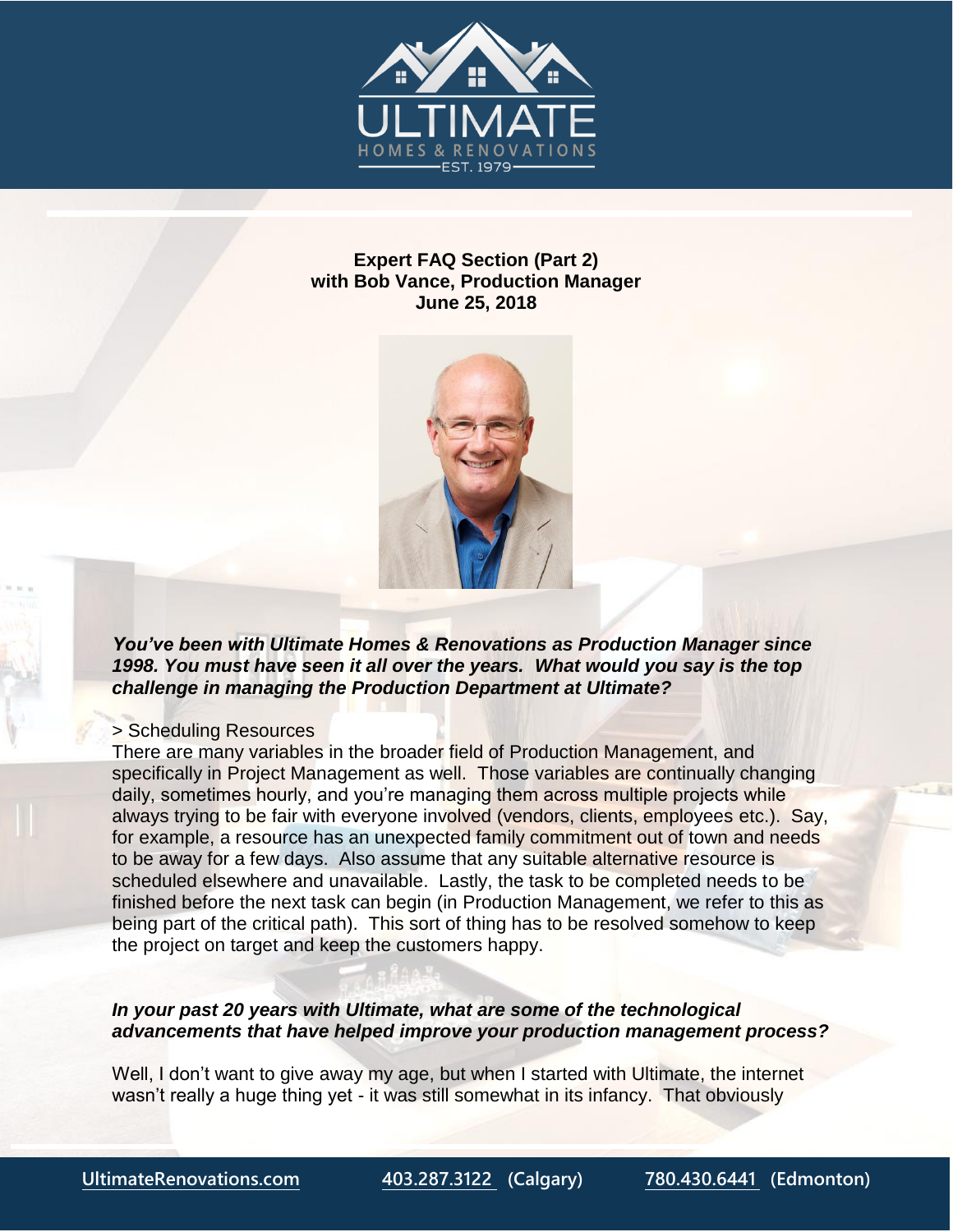

changed quickly. Like most industries, it was certainly a game-changer in construction for example, you could suddenly research new innovations quickly and confidently & find any product specifications online within seconds. Online efficiencies like Google Maps (or vehicle GPS) now make it almost impossible for a worker to get lost going to a job site. I just never have to deal with calls like that anymore. Of course, smartphones have become another huge advantage… obtaining product knowledge instantly over the phone and texting a link-able phone number to someone (instead of saying it to them over an old radio system and having them write down the wrong number on paper… well, those days are long gone. Lastly, email is everything now - confirmation of change orders, informing multiple people all at once about something important they need to know… etc. etc. - it's just so much easier to manage those daily tasks via new technologies.

### *Ultimate is known for its extreme emphasis on quality workmanship. Customers expect and deserve elite quality from a professional renovator. What would you say are the key steps you've consistently followed over the years to deliver on that mandate?*

- Communication with employees, vendors and customers.
- Scheduling regular meetings, getting together with core people weekly to go over jobs to coordinate everything - this is essential to keep everybody "in the know" and on the same page.
- Establish long-term working relationships with reliable people knowing what to expect. You just can't have a revolving door with vendors and employees because they are your key people in getting the jobs done on time, and getting them done properly.

# *What are your tips for managing the quality of work without hindering production speed?*

Organization, communication and having quality employees & vendors.

## *What are some things homeowners can do to help your production process?*

Product knowledge. Don't be hesitant to do homework on selections beforehand, so that it's not a daunting process later on. Of course, we have people at Ultimate who will